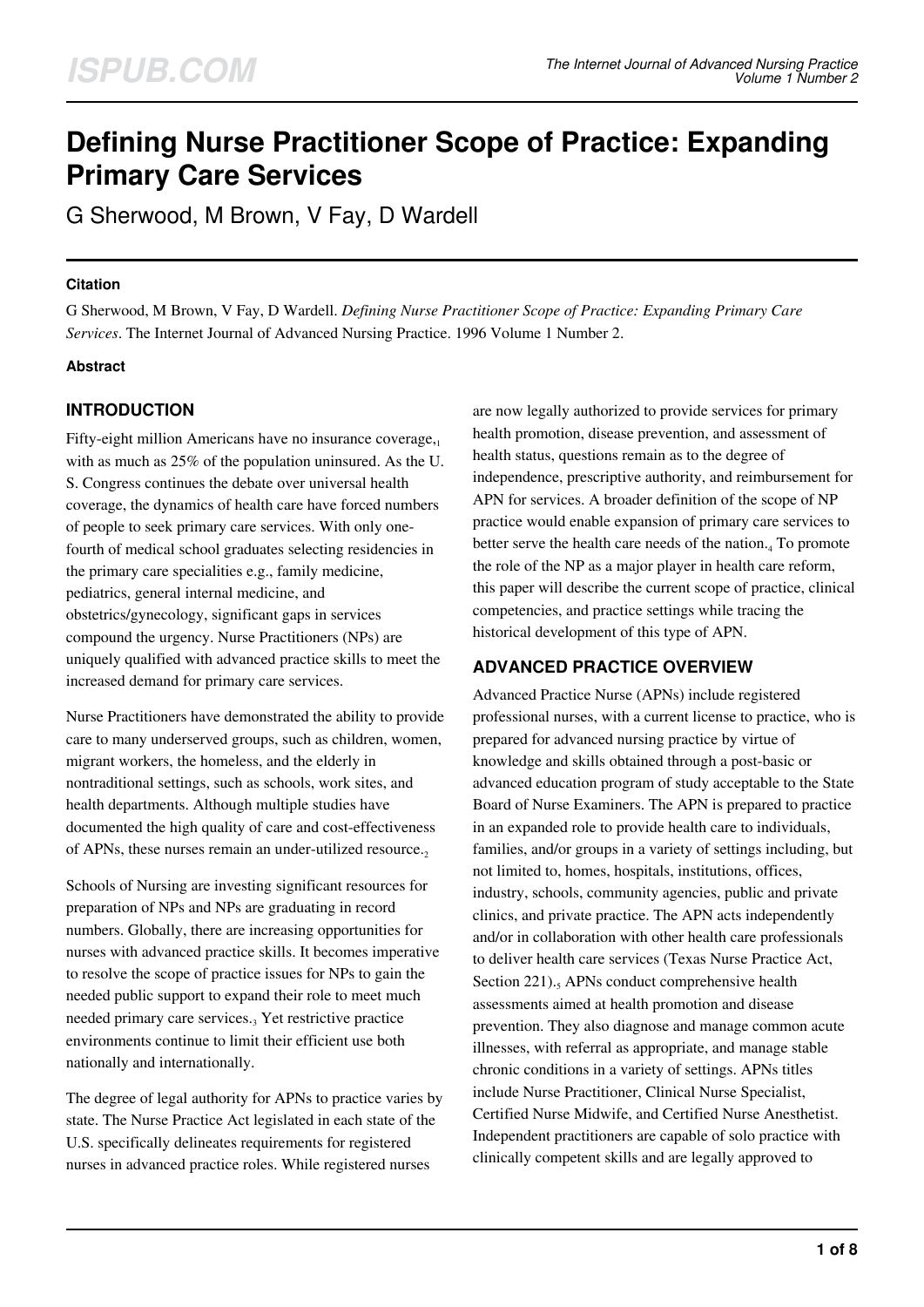provide a defined set of services without assistance or supervision of another professional. $6$ 

APNs are uniquely qualified to resolve unmet needs in primary health care by serving as an individual's point of first contact with the health care system. This contact provides a personalized, client-oriented, comprehensive continuum of care and integrates all other aspects of health care over a period of time. Care should be provided as much as possible by the same health care professional, with referrals coordinated as appropriate. The focus of care is on health surveillance (promotion and maintenance of wellness), but it also provides for management of acute and stable chronic illness in order to maintain continuity. $7 \times 8$ 

# **NP DEVELOPMENT**

The NP role originated as one strategy to increase access to primary care  $_9$  in response to a shortage of primary care physicians. The first successful program to prepare NPs was developed at the University of Colorado in 1965 under the co-direction of a nurse, Loretta Ford, and a physician, Henry Silver to prepare pediatric NPs with a focus on health and wellness. Working collaboratively with physicians, NPs with this advanced education from non-degree, certificate programs, were able to identify symptoms and to diagnose and manage health problems in children.

Federal legislation in the mid 1960's provided funding to support the development of primary care providers. In 1971, the Secretary of Health, Education and Welfare issued primary care intervention recommendations for which nurses and physicians could share responsibility, thus implying support for nurses as primary care providers.

With the support of federal monies, nursing programs for NPs multiplied. $_{10}$  By the mid-1970's, there were more than 500, mostly certificate, programs across the country that were preparing nurses to deliver primary care. $_{11}$  Programs gradually shifted from certificate to master's degree preparation as accrediting bodies increasingly required a master's degree. By the 1980's, master's degree programs far outweighed certificate programs. In response to health care reform in the 1990's, NP programs are proliferating at an astonishing rate to meet increasing demands for primary care services. As of 1995, 248 programs in the U.S. offer a master's degree with preparation as a NP.<sub>12</sub> In 1994, 49,000 nurses were employed as NPs.13

In 1974, the American Nurses Association published

educational guidelines for the preparation of NPs and implemented a credentialing program in 1976 that still exists. Other specialty nursing organizations have likewise approved credentialing requirements. In many states, this certification is required for licensure as a NP. Data in Table 1 show the current credentialing organization for NPs.

## **Figure 1**

Table 1: Current Nurse Practitioner Credentialing Organizations

| <b>Program Clinical</b><br>Focus | <b>National Credentialing Body</b>                                                                        |  |
|----------------------------------|-----------------------------------------------------------------------------------------------------------|--|
| Family                           | American Nurses Association (ANA)<br>American Academy of Nurse Practitioners*                             |  |
| Adult                            | ANA*<br>American Academy of Nurse Practitioners*                                                          |  |
| Gerontology                      | ANA*                                                                                                      |  |
| Women's Health Care              | National Certification Corporation for the<br>Gynecological/Obstetrics & Neonatal Nursing<br>Specialities |  |
| Pediatric                        | ANA*<br>National Certification Board of Pediatric Nurse<br>Practitioners and Nurses*                      |  |

Recent increases in the numbers of new NP programs have generated concern regarding quality and effectiveness of NP preparation. $_{14}$  For instance in 1994, The Texas Higher Education Coordinating Board and the Board of Nurse Examiners for the State of Texas studied the standard curriculum requirements for advanced practice designation. In addition to research and theory courses, the curriculum for APNs typically include advanced physiology, pharmacology, and clinical practice emphasizing a selected role. Preceptorships in an appropriate clinical area are a vital part of the educational process. The changes made in Texas strengthened the content requirements for advanced courses in health assessment, pathophysiology, pharmacotherapeutics, practice role, and preceptorship. Additionally, to address quality issues and strengthen the practice role, educators are standardizing nurse practitioner curricula across the state and are working collaboratively with new initiatives to meet the increasing need for NPs. Clearly, excellence in educational standards is a key to public acceptance and professional effectiveness.

# **SCOPE OF PRACTICE**

The American Academy of Nurse Practitioners (1993)6 developed standards for practice that specify activities within the NP scope of practice and govern the services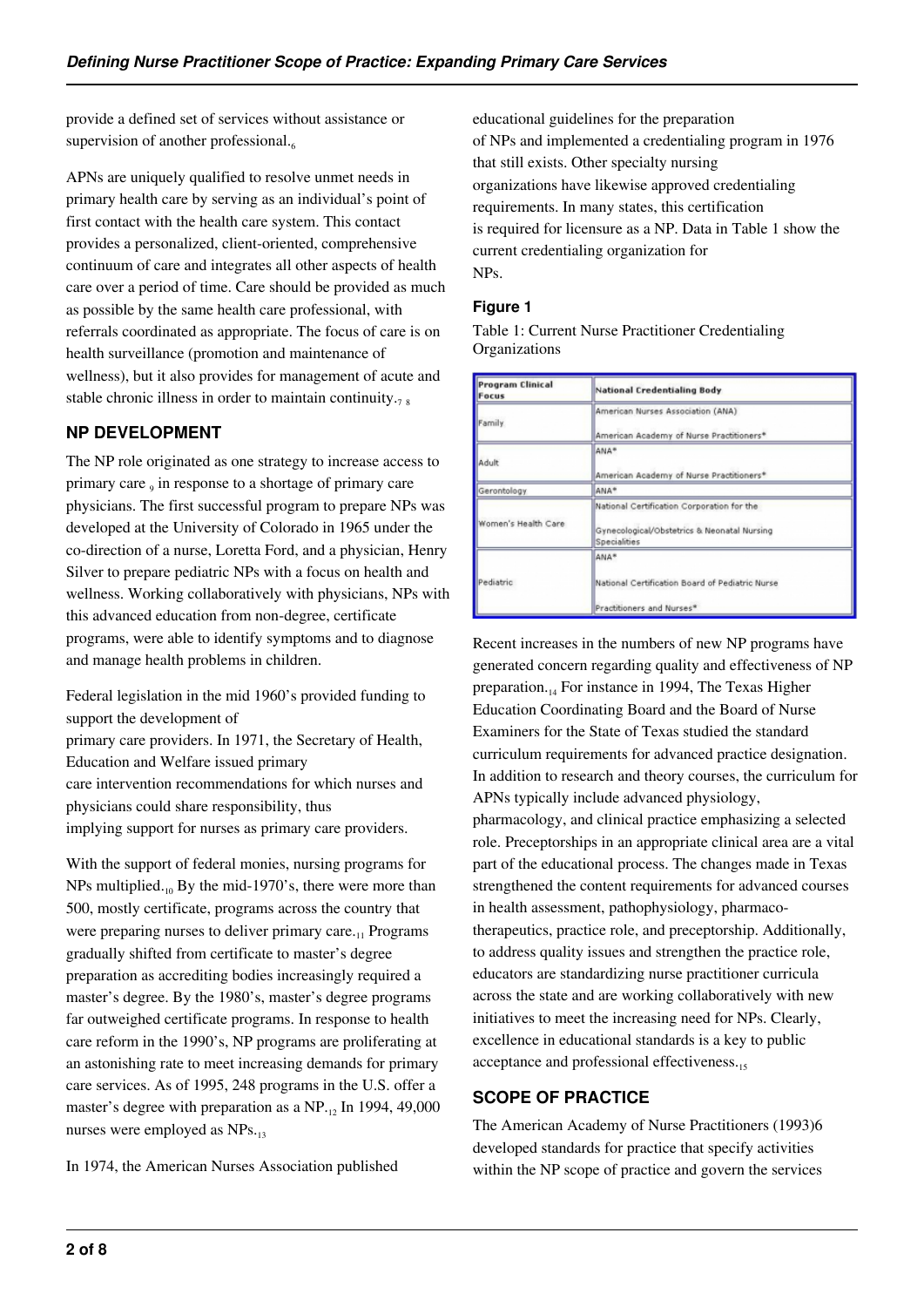provided. The standards cover qualifications, the process of care, environment, collaborative responsibilities, documentation, client advocacy, quality assurance, supporting roles, and research. NPs provide primary health care services to individuals, families, groups of clients, and communities. In general, NP care is characterized by an emphasis on health promotion and disease prevention and, in addition, involves the diagnosis and management of common acute illnesses/injuries and stable chronic diseases. In the provision of these services, NPs may order, conduct, and interpret appropriate diagnostic and laboratory tests and prescribe pharmacologic agents, treatments, and nonpharmacologic therapies. Educating and counseling individuals and their families regarding healthy lifestyle behaviors are key components of NP care.<sup>16</sup>

Data in Table 2 lists services which may be performed by any NP, regardless of specialty. The

general scope of services provided by NPs has three main categories: assessment of health status,

diagnosis, and case management. Specific services are listed for each category.

## **Figure 2**

Table 2: Scope of Services Provided by Nurse Practitioners in Primary Care

| <b>Type of Care</b>                   | <b>Specific Activity</b>                                                                                                                                                                                                                                                                                                                                                                                                                                   |  |
|---------------------------------------|------------------------------------------------------------------------------------------------------------------------------------------------------------------------------------------------------------------------------------------------------------------------------------------------------------------------------------------------------------------------------------------------------------------------------------------------------------|--|
| Assessment of<br><b>Health Status</b> | Obtain a relevant health and medical history<br>Perform a physical examination, based on age and history<br>Conduct preventive screening procedures based on age<br>and history (e.g., hearing, vision, dental, cancer)<br>Identify medical and health risks and needs<br>Order appropriate diagnostic tests                                                                                                                                               |  |
|                                       | Developmental assess and evaluation and referral                                                                                                                                                                                                                                                                                                                                                                                                           |  |
| Diagnosis                             | Order appropriate diagnostic tests<br>Formulate appropriate differential diagnosis based on<br>history, physical examination and clinical findings                                                                                                                                                                                                                                                                                                         |  |
| Case Management                       | Identify needs of the individual, family or community, based on<br>on evaluation of data collected<br>Identify, implement and evaluate appropriate plan of care,<br>including pharmacologic and non-pharmacologic interventions<br><i>interventions</i><br>Provide relevant patient/family education<br>Refer to other health professionals and community agencies<br>Reassess and modify plan of care as necessary to achieve<br>medical and health goals |  |

NPs with a designated clinical focus or specialty may add specific activities to their scope of practice which reflect the needs of the target population

served. Data in Table 3 represent additional

population-based skills which specialty NPs perform. One of the published references detailing approved protocols used by NPs to direct their practice is selected and co-signed by the collaborating physician.

## **Figure 3**

Table 3: Expanded Nurse Practitioner Services for Specific Target Populations in Primary Care

| <b>Target Population</b>                                                                             | <b>Specific Activity</b>                                                                                                                                                                                                                               |  |
|------------------------------------------------------------------------------------------------------|--------------------------------------------------------------------------------------------------------------------------------------------------------------------------------------------------------------------------------------------------------|--|
| Children and Adolescents<br>(Pediatric Nurse)<br>Practitioner)                                       | Analyze factors which affect the child's growth<br>and development<br>Differentiate between normal and abnormal<br>development in relation to anatomical,<br>physiological, motor, cognitive, psychological and<br>social behavior of the child        |  |
| Women and Infants<br>(Women's Health Care Nurse)<br>Practitioner or Perinatal<br>Nurse Practitioner) | Provide family planning services, including<br>prescription and management of birth control pills<br>and diaphragms<br>Normal antepartal and postpartal care<br>Normal newborn care up to six weeks<br>Fertility counseling and infertility management |  |
| Elderly (Gerontological Nurse<br>Practitioner)                                                       | Provide comprehensive functional assessments<br>(Activities of Daily Living, Instrumental Activities<br>of Daily Living, economic, environmental, mental<br>status and social)                                                                         |  |

Some NPs choose to seek additional training and experience to be able to perform additional

advanced clinical procedures to further expand the scope of practice. These procedures which can

be completed by NPs with additional training depending upon prior experience and practice

restrictions of individual state Nurse Practice Acts.

While the role of NP was first envisioned for practice based in the rural under-served

community, NPs have worked in a wide variety of settings. Traditionally, most NPs practiced in

either community- or hospital-based ambulatory care.

Today, new roles are expanding

opportunities for NPs to practice in such acute settings as hospital inpatient specialty units and

emergency departments as demonstrated in Table 4.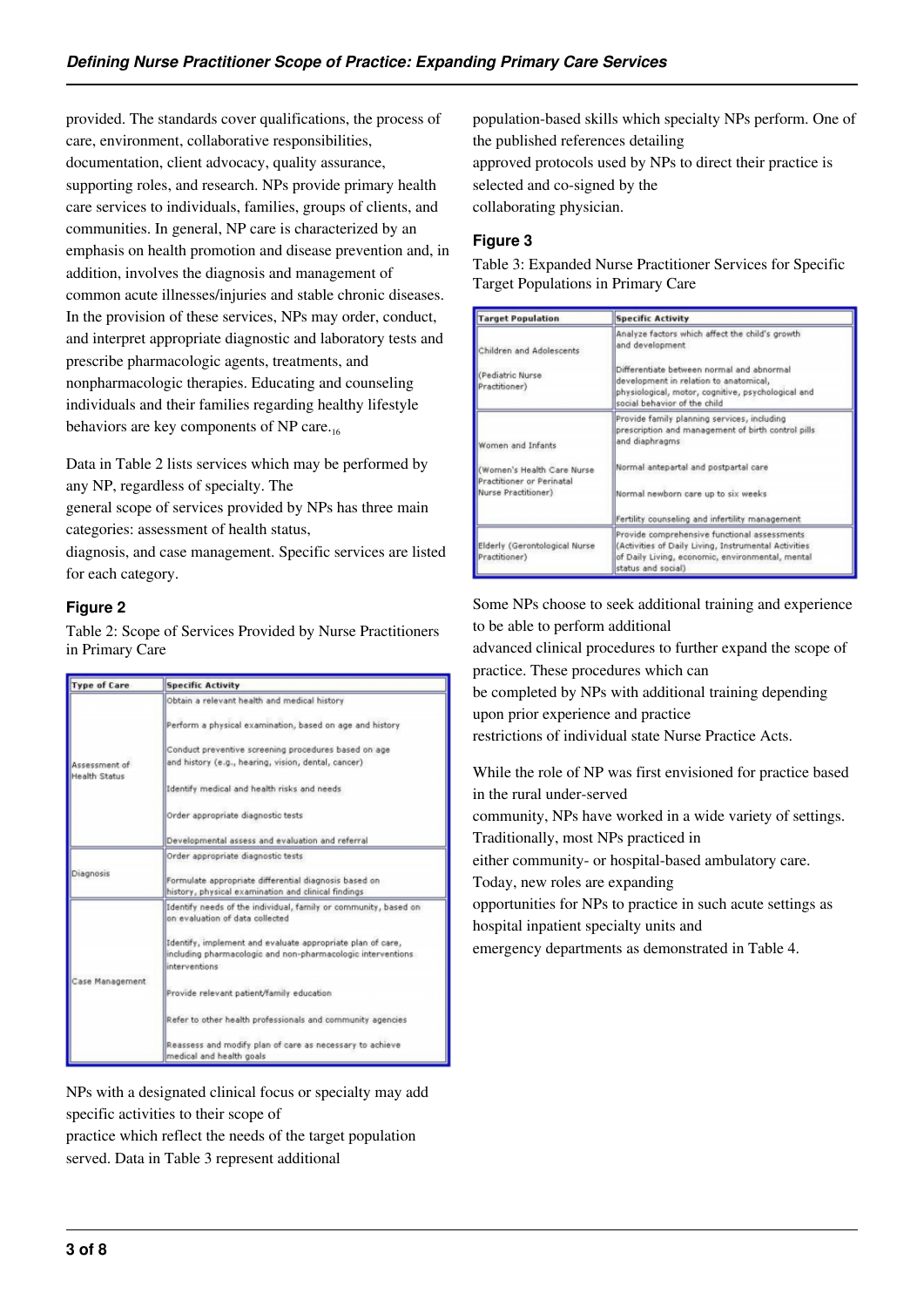#### **Figure 4**

Table 4: Nurse Practitioner Care Settings

| Setting                                   | <b>Examples</b>                        |
|-------------------------------------------|----------------------------------------|
| Health maintenance organizations (HMOs)   |                                        |
| Clinics -- public and private             |                                        |
| Private physicians' offices               |                                        |
| Alternative living situations             |                                        |
| Ambulatory clinics associated             |                                        |
| with hospitals                            | Group homes, vocational training       |
| Hospital-based skilled nursing facilities | centers, hospices, retirement          |
| Correctional facilities                   | communities, shelters                  |
| School-based clinics                      | Cardiac, sickle cell, oncology, and    |
| Mobile medical clinics                    | hematology clinics                     |
| City and county clinics                   | Jails, juvenile justice institutions   |
| Hospital-based practice                   | Elementary, middle, and high           |
| Age-related developmental centers         | schools and colleges/universities      |
| Psychiatric facilities                    | Newborn nursery, emergency departments |
| Home care                                 |                                        |
| Day care facilities for the sick          |                                        |
| Screening/health education programs       |                                        |
| Camps                                     |                                        |
| Rural health clinics                      |                                        |

# **MEASURING EFFECTIVENESS OF NPS**

During the last 30 years, a large number of studies have documented the safety of NPs as effective providers of primary care. These studies compared outcomes of patients who received NP care with outcomes of patients who received physician care. One of the best designed studies, the Canadian Burlington Randomized Trial, $_{17}$  was conducted in the early 1970s. NPs safely and effectively managed 67% of their patient visits without physician consultation, with the remaining 33% of the patients appropriately referred to physicians for management. $_{18}$  19

More recently, three important reviews have summarized the growing body of research literature on NP care. Two have been narrative reviews,  $20 \times 21$  with one a quantitative synthesis using meta- analytic methods.2 The first major review was conducted by the OTA in 1986, at the request of the U.S. Congress. A multidisciplinary panel reviewed the literature on NPs, Certified Nurse Midwives (CNMs), and Physician's Assistants (PAs). Reviewers concluded that the care provided by NPs, as well as that provided by CNMs and PAs, is of quality equivalent to physician care. In areas of

communication and preventive care, NPs and CNMs are "more adept than physicians".20"

The second major review was an information synthesis of 248 documents on NP effectiveness.2 Consistent with the OTA study, the authors reported that; 1) patients are satisfied; 2) NP interpersonal skills are better than those of physicians; 3) the technical quality of NP services is equivalent to that of physician services, and 4) NP patient outcomes are equivalent to physician patient outcomes.

Brown and Grimes (1992)2 compared the effects of nurseprovided care with physicianprovided care in similar settings to equivalent clients on process of care, clinical outcomes, and cost-effectiveness in a meta-analytic review for the American Nurses Association. NPs achieved clinical outcomes equivalent to physicians on most variables. Patients of NPs demonstrated greater satisfaction with their health care providers and greater compliance with health promotion/treatment recommendations than did patients of physicians. NPs spent more time per visit with their patients than did physicians, although the average number of visits per patient was equivalent. Because care activities of the nurse and physician practitioners were under-reported, the content of these visits was not determined. It must be noted, however, that, unlike the welldesigned Burlington Trial, 17 few studies  $(n = 12)$  on NP care involved randomized research designs; therefore, some of the findings may be due to differences in acuity between nurse and physician patients.

Both Brown and Grimes (1992)2 and Crosby et al. (1987)21 found authors of primary studies rarely described the processes of care used by nurseproviders and physician-providers. Research is incomplete on the analyses of cost-effectiveness as well as patient outcome variables such as quality of life and functional status. Almost all of the research studies are based on urban settings, leaving little information on the impact of NPs in rural areas, a major practice site for NPs.

In summary, the research literature has consistently supported the favorable patient outcomes associated with NP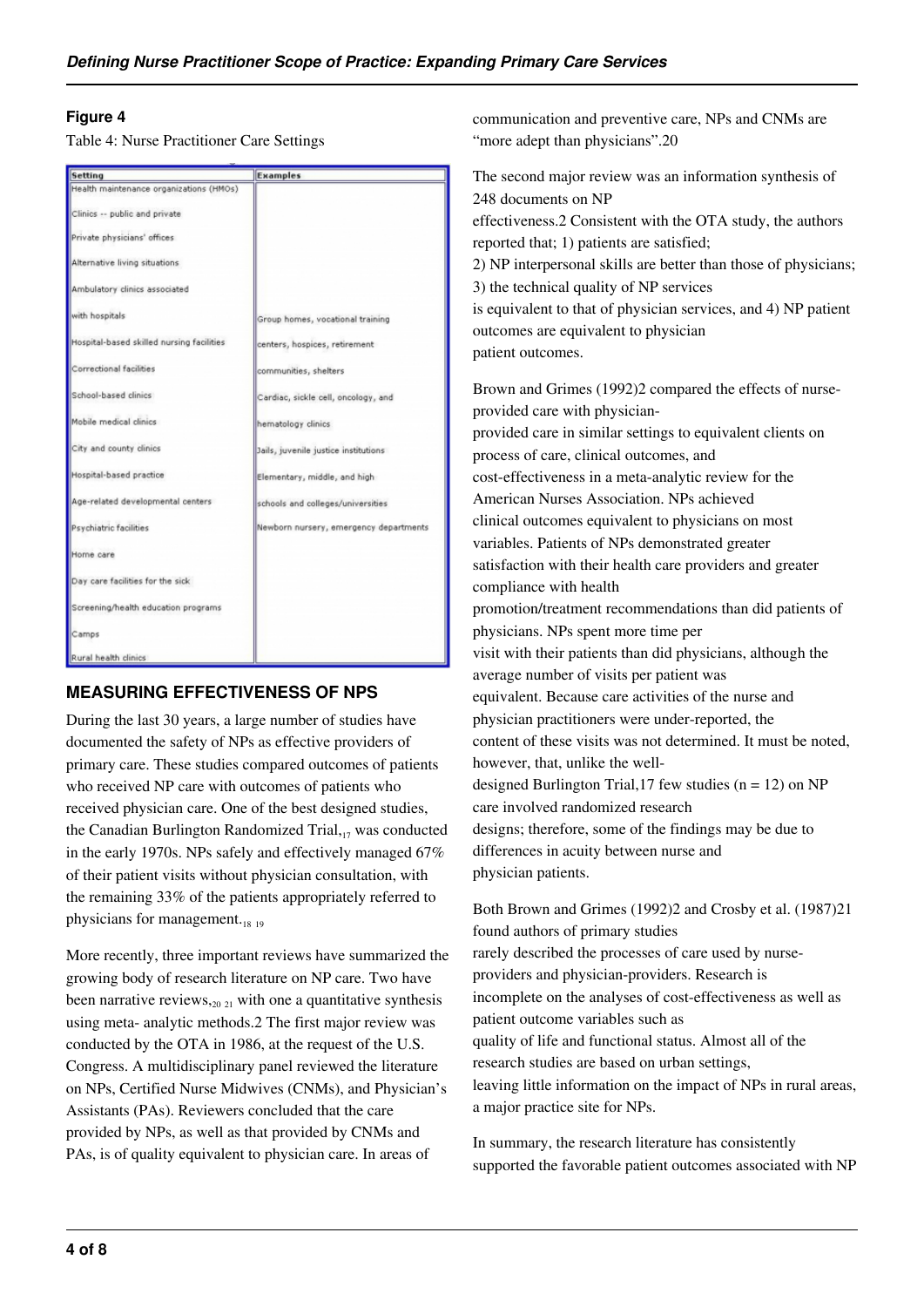care and outcomes research remains a priority. $_{22}$  Important questions remain regarding cost-effectiveness; processes of care employed by NPs compared to those used by physicians; and the "cost-effective mix of nurse-providers and physician-providers in the various types of practice settings, types of newly emerging delivery systems, and with various patient populations".2

# **ISSUES IN NP PRACTICE**

In spite of changes in Nurse Practice Acts in many states, barriers to NP practice remain. $_{23}$  In a comprehensive review of states' regulations, Safriet  $(1992)_{24}$  identified three major barriers to practice: the lack of third-party reimbursement, prescriptive authority, and hospital admission privileges. Without third-party reimbursement to ensure a financial base, NPs are unable to provide direct services for the care they provide. Instead, cost increases are generated by supervision requirements, complex billing services, and lack of autonomy in decision-making. When NPs are unable to prescribe medications for client needs, there can be a delay in treatment. Otherwise, sophisticated systems are required to provide for prescription disbursements such as pre-signed prescription pads, call-in services, and prescription writing by other providers who have not themselves assessed the client's needs. When NPs are not allowed to admit their clients to the hospital, follow them during their stay, nor obtain referral information when clients are discharged, the concept of primary care services is altered. A multi-tiered system results , in which the client encounters delay and lack of follow up. These barriers hinder autonomous and holistic health care practice, both in a collaborative practice based on a team approach and in independent health care practice.

An update published each year describes how each state stands in regard to legislative issues affecting advanced nurse practice .23 NPs in Alaska, Oregon, and Washington historically have had the most expansive regulations. In Alaska, authorized NPs have independent prescriptive authority, including controlled drugs (Schedule II-V) and have DEA numbers. Alaska has a nondiscriminatory clause for third-party reimbursement to NPs. PNPs and FNPs received Medicaid reimbursement at 80% of physician payment.

In Oregon, NPs are reimbursed for Medicaid at the same rate as physicians (known as

"equal pay for equal services"). NPs have prescribing authority, including

controlled substances III-IV, and are able to obtain DEA numbers. A council consisting of NPs,

MDs, and pharmacists determine the formulary from which qualified NPs may prescribe.

In Washington state, legislation pertaining to private insurers and health care service contractors states that benefits shall not be denied for any health care service provided by a nurse practitioner within the lawful scope of that nurse's license, provided such services would have been reimbursed if provided by a physician. Medicaid reimburses NPs at 100% of physician payment. Legislation for prescriptive authority for Schedule V and legend drugs for qualified NPs is currently pursued for expansion to include Schedule II-IV. DEA numbers are available to qualified NPs.

While each state defines the rules which regulate advanced practice nursing, the law does not mandate private thirdparty reimbursement for NPs, although some companies elect to do so.23 Medicaid reimbursement covers 85% of a physician's payment. Recent advances in New York state reveal that at least one health plan is allowing members to choose a NP as their primary care provider even with the same reimbursement rate as physicians (Healthweek, February 24, 1997, p. 4).<sub>25</sub>

Legislation in 1989, as part of the Omnibus Rural Health Rescue Act, provided authority for the Board of Nurse Examiners to approve NPs for prescriptive authority under standing orders of protocols, meaning prescriptions must be "pre-signed". Because the statute says "limited prescriptive authority", controlled substances are restricted. Furthermore, to be authorized to prescribe, the NP must serve populations with designation as "medically underserved". This restrictive practice environment is a significant factor in limiting NP autonomy in curtailing their practicing to full potential. $_{26}$ 

# **EVOLVING FOR THE FUTURE**

NPs work independently, as well as in collaboration, with a variety of individuals to diagnose and manage clients' health care problems. For example, a NP might be the only health care provider in a rural, underserved community. In this setting, the NP would function fairly independently, with physician consultants available when needed. Conversely, a NP might function autonomously while in a joint practice with a physician or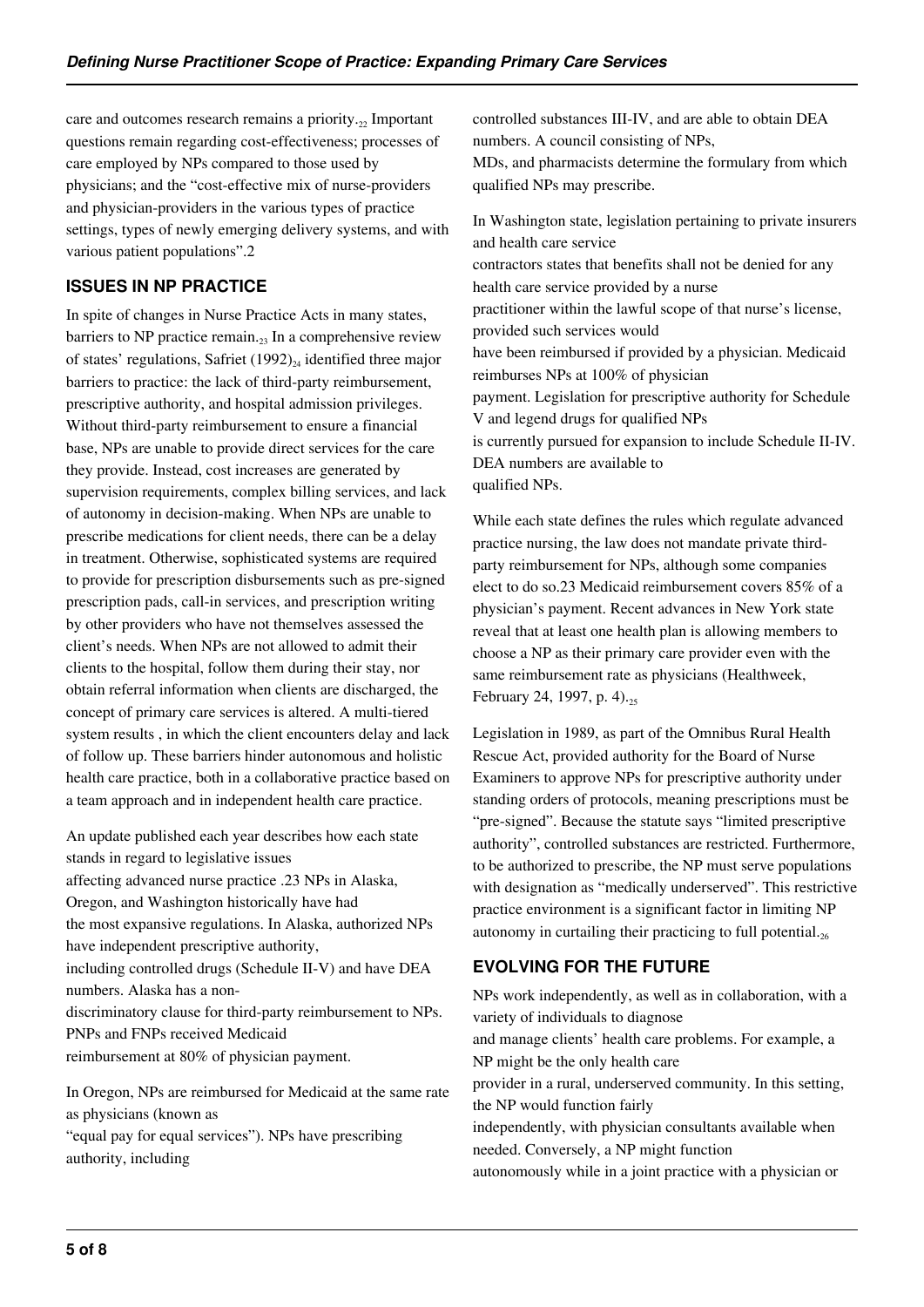group of physicians. In this setting, the physician(s) or NP provide initial care for clients. The NP would manage the care of clients with minor acute or stable chronic conditions. In this collaborative model, the NP and physician(s) would work together closely; and the NP would consult with the physician when necessary for elaboration and illustrations of autonomous and collaborative NP practice.

NPs serve as health care resources, interdisciplinary consultants, and patient advocates. The autonomous nature of advanced clinical practice of NPs requires accountability for outcomes in health care.22 Ensuring the highest quality of care requires certification, periodic peer review, clinical outcome evaluations, a code for ethical practice, evidence of continuing professional development and maintenance of clinical skills. NPs are committed not only to seeking and sharing knowledge that will promote quality health care, but also to improving clinical outcomes by

conducting research or applying the research findings of others.

# **CONCLUSIONS**

In summary, the role of the NP continues to evolve in response to changing societal and health care needs as consumers in all settings seek increasing services, NPs have an opportunity to claim a significant core of health care delivery.  $_{27}$ . In clarifying their leadership role in primary health care, NPs combine the roles of provider, mentor, educator, researcher, and administrator. NPs employed in academic settings contribute to the missions of the university, as do other faculty. Consequently, NPs participate in the discovery of new knowledge (research), the application of knowledge (clinical practice), the integration of nursing concepts and concepts from related disciplines, and teaching. $\alpha$ <sub>28</sub> Members of the profession are responsible for advancing the role of the NP, and ensuring that the standards of the profession are maintained. Outcomes research of their practice will allow NPs to influence public policy through participation in professional organizations and in health policy activities at the local, state, national and international levels. Even as the scope of practice evolves, NPs are confirmed as a vital force in expanding and shaping primary care services in the U. S. and represent a model for global expansion.

#### **References**

1. Chalfin, D. B., & Fein, A. M. (1994, August). Critical care medicine in managed competition and a managed care environment. New Horizons, 2(3), 275- 82. 2. Brown, S., & Grimes, D. (1993). Nurse practitioners and certified nurse-midwives: A metaanalysis of studies on nurses in primary care roles. Washington, DC: American Nurse Publishing. 3. Hickey, J.V. (1996). Reformation of health care and implications for advanced nursing practice. Advanced practice nursing (pp.3-21). New York: Lippincott-Raven. 4. Burns, P., & Nochajski, T. (1995). Interrelationship of practice environment with the distribution of nurse practitioner and health related outcomes. Buffalo, NY: New York Rural Health Research Center, State University of New York at Buffalo. 5. Texas' Nurse Practice Act as amended 1995. Austin, TX: State of Texas Board of Nurse Examiners. 6. American Academy of Nurse Practitioners. (1993). Standards of practice. Washington, DC: Author. 7. Simpson, L., & Lee, P. (1993). Primary care: An idea in search of a paradigm? American Family Physician, 47(2), 323-326. 8. Starfield, B. (1992). Primary care. New York: Oxford Press. 9. Jones, L. (1985). In-patient nurse practitioners. Nurse Practitioner, 48-50. 10. Stanford, D. (1987). Nurse practitioner research: Issues in practice and theory. Nurse Practitioner, 12(1), 64-72. 11. McGonagle, S. (1992). Mid-level practitioners: Their role in providing quality health care, #64. (Policy Research Project on Health Care Cost and Access). Austin, TX: Lyndon B. Johnson School of Public Affairs. 12. Hahn, M.S. (1995, November). Nurse practitioner demographics: New resources are in the works. **ADVANCE** for Nurse Practitioners, 39-42. 13. Prescott, P. A. (1993). Costeffective primary care providers: An important component of health care reform. International Journal of Technological Assessment in Health Care, 10(2), 255. 14. Busen, N., & Jones, E. (1995). Leadership development: Educating nurse practitioners for the future. Journal of the American Academy of Nurse Practitioners, 7(3), 111-117. 15. Gillis, C.L. (1996). Education for advanced practice nursing. Advanced practice nursing (pp. 22-32).

New York: Lippincott-Raven.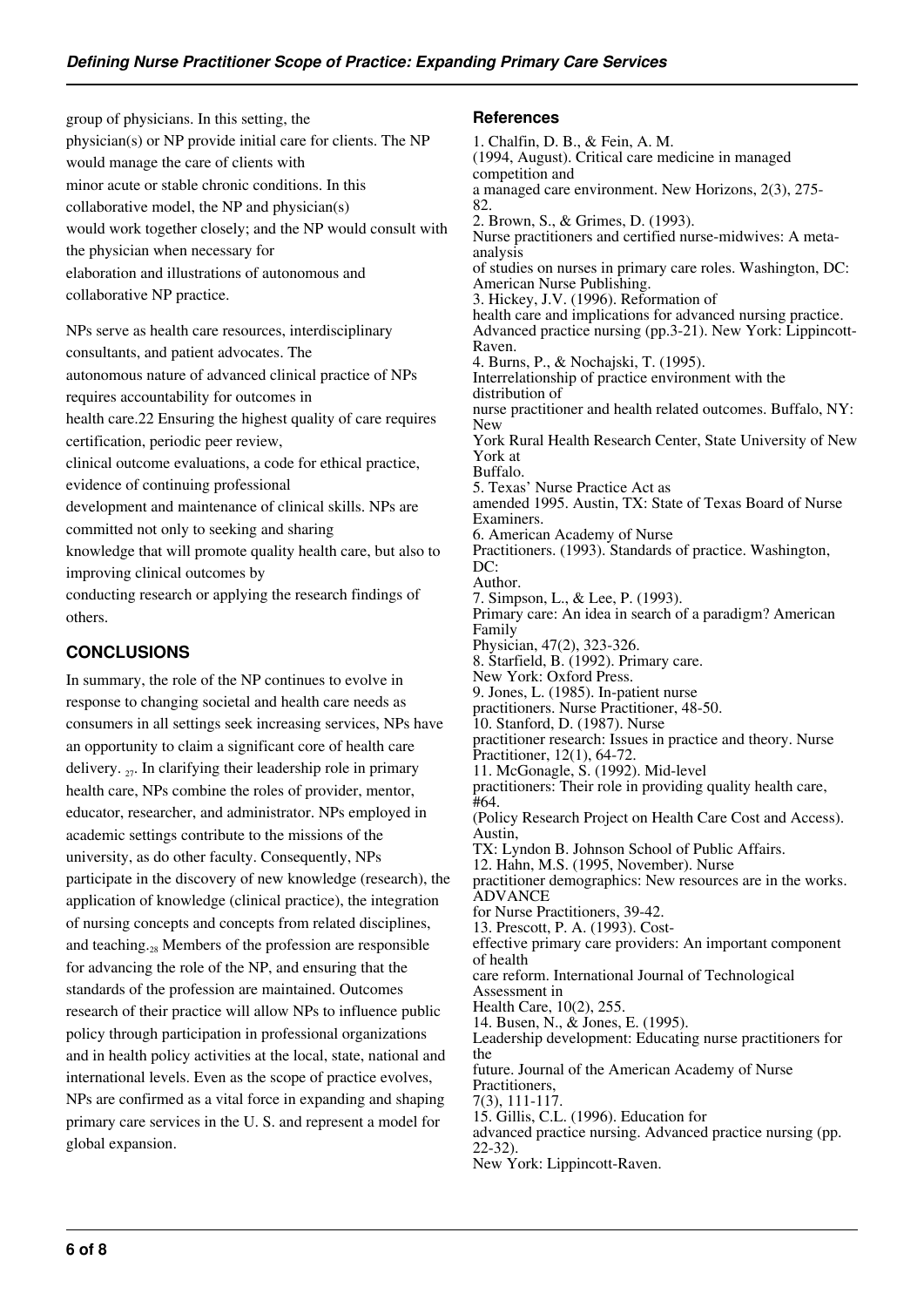16. Porcher, F. K. (1996). Licensure, certification, and credentialing. Advanced practice nursing (179-

187). New York: Lippincott-Raven.

17. Spitzer, W. O., Sackett, D. L.,

Sibley, J. C., Roberts, R. S., Gent, M., Kergin, D. J., Hackett,

B. C., & Olynich, A. (1974). The Burlington Randomized Trial

of the nurse practitioner. The New England Journal of Medicine,

290(5), 251-256.

18. DeAngelis, C. D. (1994). Nurse

practitioner redux. Journal of the American Medical

Association,

271(11), 868-871. 19. Buchanan, L. M. (1994). Therapeutic

nursing intervention, knowledge, development and outcome measures

for advanced practitioners. Nursing and Health, 15(4), 190- 195.

20. U. S. Congress, Office of Technology

Assessment (1986). Nurse practitioners, physician assistants, and

certified nurse-midwives: A policy analysis. Washington, DC: U. S.

Government Printing Office.

21. Crosby, F., Ventura, M. R., &

Feldman, J. J. (1987). Future research recommendations for establishing NP effectiveness. Nurse Practitioner, 12, 75- 79.

22. Burns, M., Moores, P., & Breslin, E. (1996). Outcomes research: Contemporary issues and historical significance for nurse practitioners. American Academy of Nursing Practice, 8(3), 107-112. 23. Pearson, L. J. (1997). Annual update of how each state stands on legislative issues affecting advanced nursing practice. The Nurse Practitioner: The American Journal of Primary Health Care, 19(1), 11-53. 24. Safriet, 1992 25. Healthweek 26. Pan, S., Straub, L., & Geller, J. (1997). Restrictive practice: Environment and nurse practitioners' prescriptive authority. Journal of the American Academy of Nurse Practitioners, 9(1), 9- 15 27. Sabo, C.E., & Louis, M. (1996). Nurse practitioners: Reevaluation of the need for and willingness to hire by nurse administrators, nurse practitioners, and physicians. American Academy of Nurse Practitioners, 8(8), 375- 381.

28. Boyer, E. (1990). Scholarship

reconsidered, priorities of the professorate. The Carnegie

Foundation for the Advancement of Teaching.

Lawrenceville, NJ: Princeton University Press.